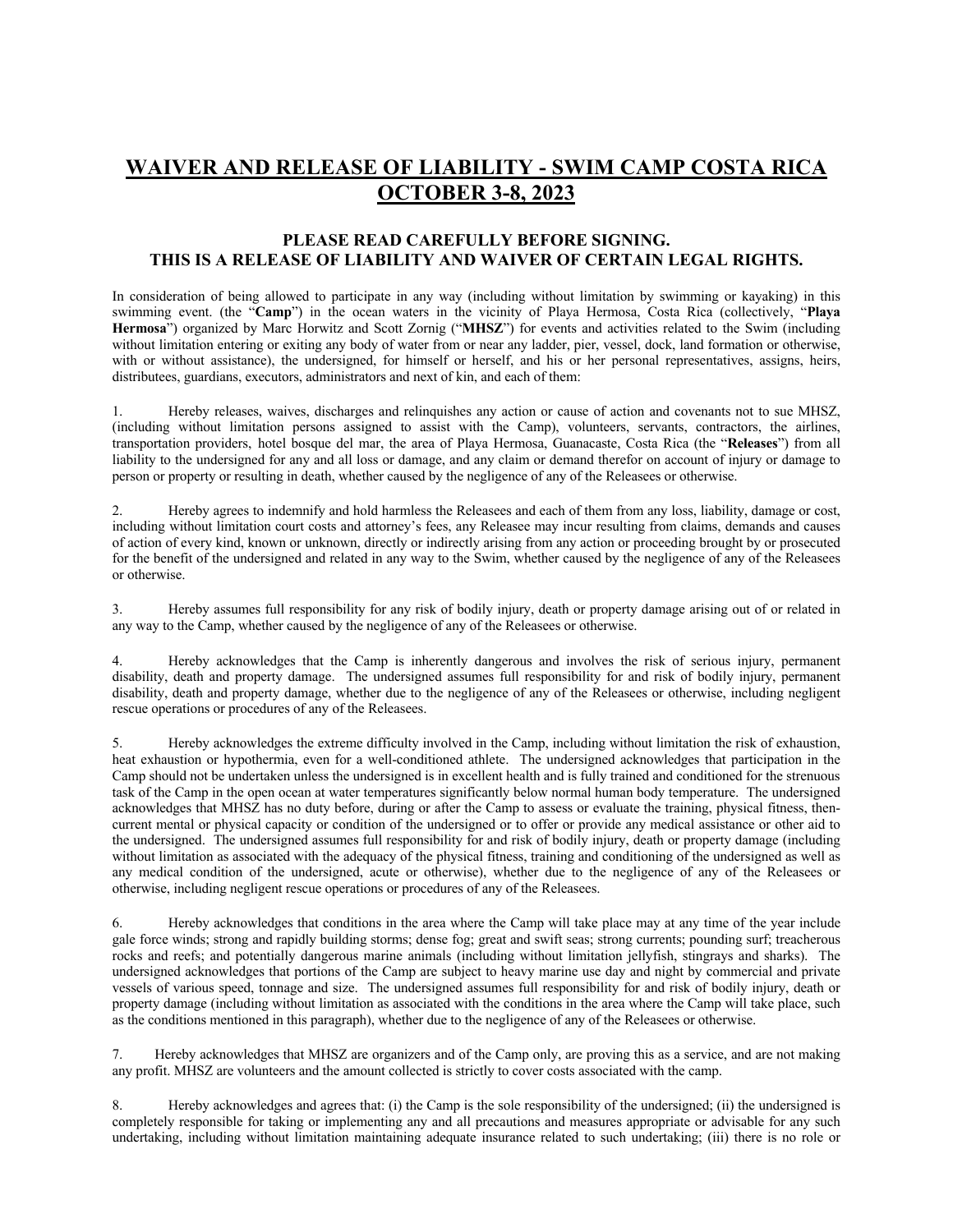responsibility whatsoever for MHSZ or any of the Releasees in this regard; (iv) the undersigned is participating in the Camp upon the sole initiative of the undersigned and is not responding to any advertisement or promotional activities of MHSZ or acknowledgments or awards that have been offered or may be provided by MHSZ in connection with the Camp; MHSZ disclaims any and all duties or obligations of any kind, including without limitation any duty or obligation to maintain any insurance against risk of injury to the undersigned, and the undersigned expressly acknowledges the absence of any such duties or obligations, hereby affirmatively waiving any such duties or obligations as well as any inference of the same.

9. Hereby acknowledges and agrees that: (i) the undersigned has had adequate time to review this Waiver and Release of Liability; (ii) the undersigned completely understands this Waiver and Release of Liability and the concepts contained herein; (iii) the undersigned has had an opportunity to have counsel review this Waiver and Release of Liability; (iv) MHSZ has been available to answer any questions from the undersigned related to this Waiver and Release of Liability and the Camp; and (v) all such questions have been answered to the satisfaction of the undersigned.

10. Hereby agrees that this Waiver and Release of Liability is intended to be as broad and inclusive as is permitted by the laws of the State of California and that if any portion hereof is held invalid, it is agreed that the balance shall, notwithstanding, continue in full legal force and effect.

I HAVE READ THIS WAIVER AND RELEASE OF LIABILITY, FULLY UNDERSTAND ITS TERMS, UNDERSTAND THAT I HAVE GIVEN UP SUBSTANTIAL RIGHTS BY SIGNING IT, AND HAVE SIGNED IT FREELY AND VOLUNTARILY WITHOUT ANY INDUCEMENT.

If you are at least 18 years old, please print, fill out, sign, scan and email to scottzornig@gmail.com. Please venmo fees to Scott Zornig @Scott-Zornig

| Option 1 - Standard Room<br>\$1,450 per person (single occupancy)                                          |                                                                                                                                                                                                                                                                                                                                                                                                                                                   |
|------------------------------------------------------------------------------------------------------------|---------------------------------------------------------------------------------------------------------------------------------------------------------------------------------------------------------------------------------------------------------------------------------------------------------------------------------------------------------------------------------------------------------------------------------------------------|
| Option 2 - Standard Room<br>\$1,150 per person (double occupancy)                                          |                                                                                                                                                                                                                                                                                                                                                                                                                                                   |
| Option 3 - Standard Room<br>\$950 per person (triple occupancy)<br>Note: this option includes 2 queen beds | *This option is only available to 3 friends/family who book together                                                                                                                                                                                                                                                                                                                                                                              |
| Option 4 – Ocean front Room<br>\$1,250 per person (double occupancy)                                       | *Please check with us first for availability                                                                                                                                                                                                                                                                                                                                                                                                      |
|                                                                                                            | Note: The above pricing increases \$100 per person for registrations received after April 30, 2023                                                                                                                                                                                                                                                                                                                                                |
|                                                                                                            |                                                                                                                                                                                                                                                                                                                                                                                                                                                   |
|                                                                                                            |                                                                                                                                                                                                                                                                                                                                                                                                                                                   |
|                                                                                                            |                                                                                                                                                                                                                                                                                                                                                                                                                                                   |
| Is "WhatsApp" Installed on your phone? (yes or no)                                                         |                                                                                                                                                                                                                                                                                                                                                                                                                                                   |
|                                                                                                            | Roommate: $2nd$ Roommate (for option 3 only):                                                                                                                                                                                                                                                                                                                                                                                                     |
|                                                                                                            |                                                                                                                                                                                                                                                                                                                                                                                                                                                   |
|                                                                                                            | Signature: Signature: Signature: Signature: Signature: Signature: Signature: Signature: Signature: Eves include 5 nights lodging, 14 meals, hotel transportation, insurance, gratuity and special<br>events. 50% deposit due upon registration. The balance is due by May 1, 2023.                                                                                                                                                                |
|                                                                                                            | <b>Cancellation Policy:</b> Will refund 100% of fees for cancellations made prior to May 1, 2023 (less a \$100<br>cancellation fee). 50% of fees will be refunded for cancellations made between May 1, 2023 and June 30,<br>2023. There will be no refunds for cancellations made beginning July 1, 2023. If a camper decides not to<br>attend after July 1, 2023, they will forfeit all fees. Campers may sell or donate their spot should they |

decide not to attend.